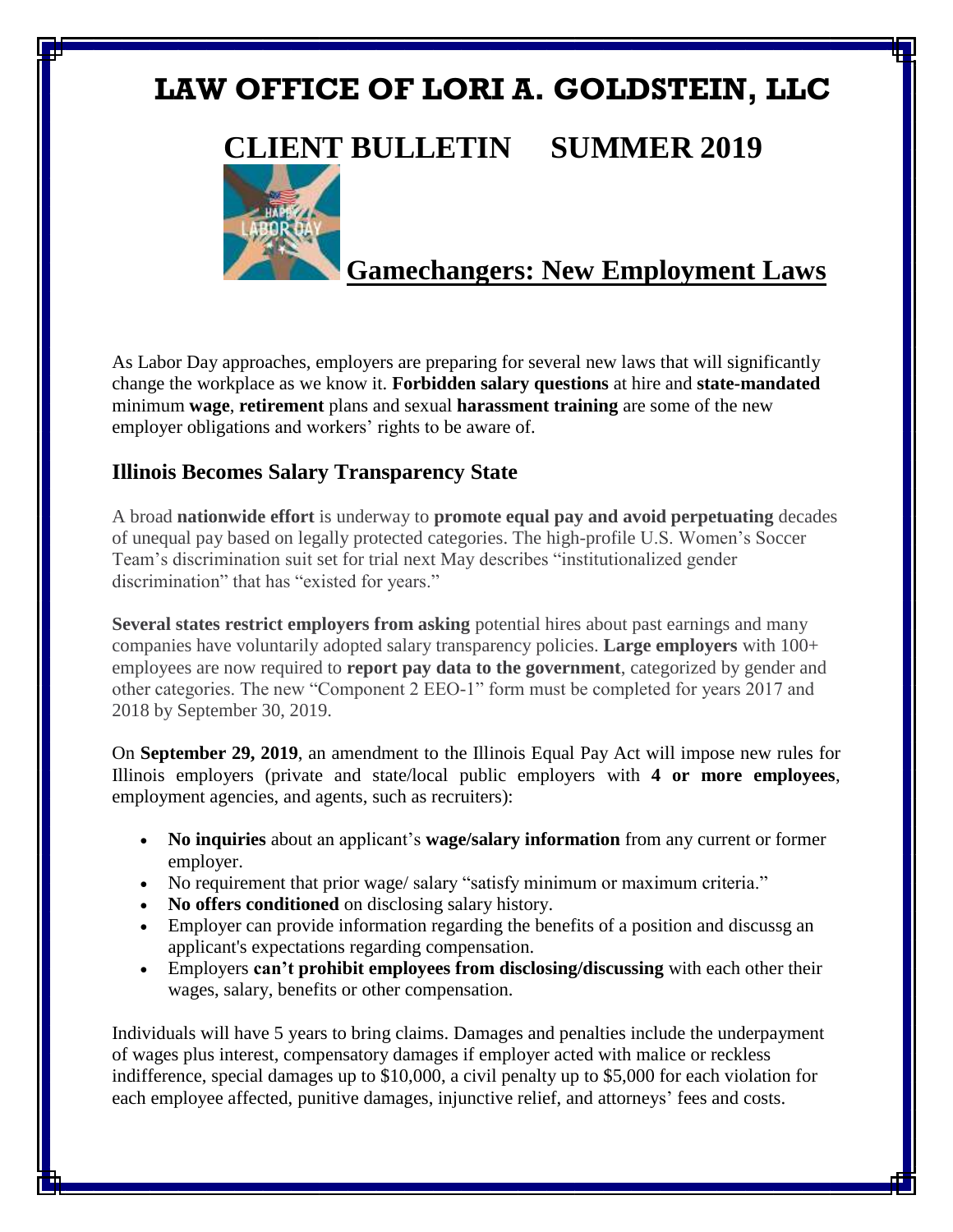#### **Next Steps:**

- Review job applications and delete wage and salary history questions
- Review and revise recruiting, interviewing and hiring policies and practices, consider auditing potential pay disparities, and train interviewers on proper questions and handling of voluntary disclosures
- Make sure policies and employment, confidentiality and non-compete agreements do not restrict an employee's ability to discuss compensation
- Consider auditing pay practices for disparities

### **Minimum Wage Increases**

- Chicago:  $$13 (7/1/19)$
- Cook County (opt-in towns):  $$12 (7/1/19)$
- Illinois: **State-wide** for employers with 4 or more employees not covered by Chicago/Cook): \$9.25 minimum (\$5.55 for tipped employees) on 1/1/20 and \$10 (\$6 tipped employees) on 7/1/20 (increasing to **\$15 by 2025**.)

## **Mandated Retirement Plans**

- Illinois employers with **25 or more employees by 11/1/19** (those with 100+ by 7/1/19)
- Must provide employees with a qualified retirement plan
- First state-created mandatory, state-run retirement savings program for private employees
- **Employees own their accounts** and can **transport** from job to job.
- Exempt: employers in business less than 2 years or who have an established plan
- Illinois Secure Choice program (a Roth IRA) or another qualified retirement plan
- Employer withholds % of employee pay as the contribution (employee can opt out)
- No employer contributions
- Must **distribute informational materials** to all employees
- Fines and penalties of \$250/employee first year and \$500/employee each subsequent year.

## **Changes to Harassment and Discrimination Landscape**

Illinois employers will face increased risk next year when the new **Workplace Transparency Act** amends the Illinois Human Rights Act (IHRA.)

#### **Changes January 1, 2020:**

- IHRA will also **protect nonemployees, such as contractors** and consultants
- **No confidentiality/nondisclosure** and **non-disparagement** clauses for harassment or discrimination claims without specific **conditions**. Includes 21 days for worker to consider the agreement before signing and 7 days to revoke.
- No arbitration of discrimination/harassment claims
- Discrimination/harassment claims based on "perceived" characteristic to cover all protected categories, not just disability
- Required **annual sexual harassment prevention training**